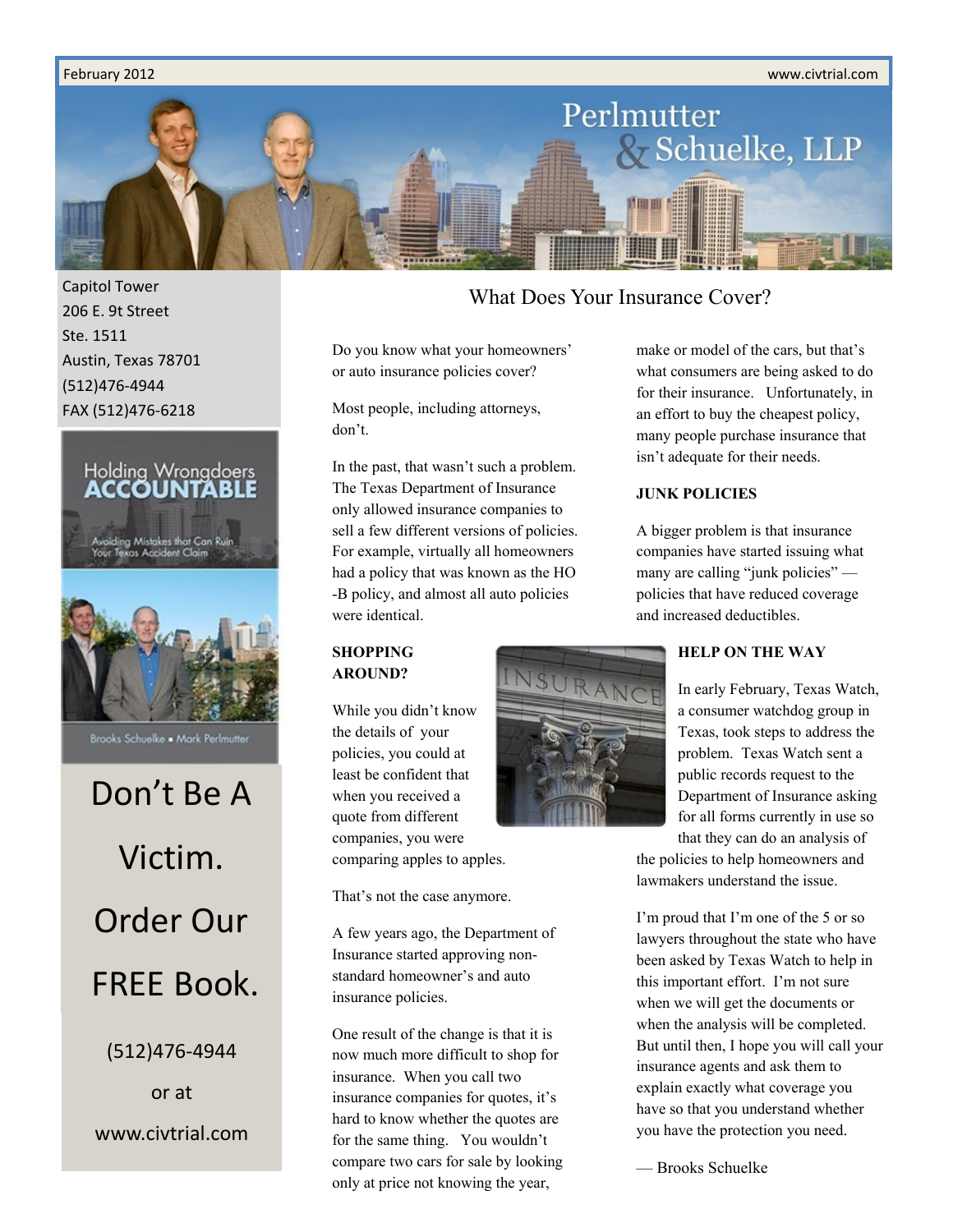### Make Sure You Have UM/UIM and PIP Coverage

As I wrote on page one, it's important to know what coverage is provided in your homeowners' and auto insurance policies.

As an accident and injury lawyer, I highly recommend Uninsured/Underinsured Motorist (UM/UIM) coverage and Personal Injury Protection (PIP) coverage. These coverages, which you buy on your own automobile or motorcycle coverage, protect you from drivers that don't have insurance or don't have enough insurance.

In my mind, this is critical. Today, it's estimated that 20% of Texas drivers don't have insurance. And of those that do, the vast majority have the minimum limits of \$30,000.00. That limit means the most the insurance company would ever have to pay — regardless of how bad you are hurt — is \$30,000.00.

While that may sound like a lot, it's not.

In many instances, the cost of an emergency room visit will approach \$30,000.00. And if you have any significant type of surgery, that will certainly cost more than \$30,000.00.

In that instance, the other driver's insurance is only protecting the hospital or your health insurance company (which you probably have to reimburse for any bills it paid related to your accident).

What does that mean in real life? I'm looking at a list of the five most recent car wreck cases that I've resolved. Four of them required a claim on my client's UM/UIM policy. And the fifth would also have been a UM/UIM claim if the other driver only purchased the minimum \$30,000.00 of insurance.

If you want to protect yourself or your family, you need to buy uninsured/underinsured motorist coverage. Look at your policy to see if you have UM/UIM coverage. If you don't, call your agent to buy it now.

I also recommend PIP coverage. PIP coverage helps cover your lost wages and medical expenses that you incur from a wreck. There are two advantages of PIP coverage.

It's the one coverage that pays you as the claim goes along. In a claim against the other driver, you won't receive any funds until the claim is over. That might be months or years down the road. But PIP pays in a relatively short period of time as you miss work or incur bills.

PIP also doesn't have a right to subrogation. That means you don't have to pay it back out of any recovery you make from the other driver's insurance. A PIP alternative, MEDPAY (which many agents recommend) has to be paid back. While PIP is a few dollars more expensive, this feature alone is well worth that money.

You pay a lot of money to purchase insurance that protects others. Make sure you're also doing what's necessary to protect yourself.



"Your policy does cover wind damage, but not from huffing and puffing."

# POISON CONTROL CENTER 1-800-222-1222

A couple of weeks ago, my son was reading something and asking question after question (after question after question) about the poison control center. While I hope he never needs it, it was a good reminder that I need to keep the number handy so I added it to the contacts in my cell phone. I also thought I'd post the number in here to remind others to have it available in case of emergencies.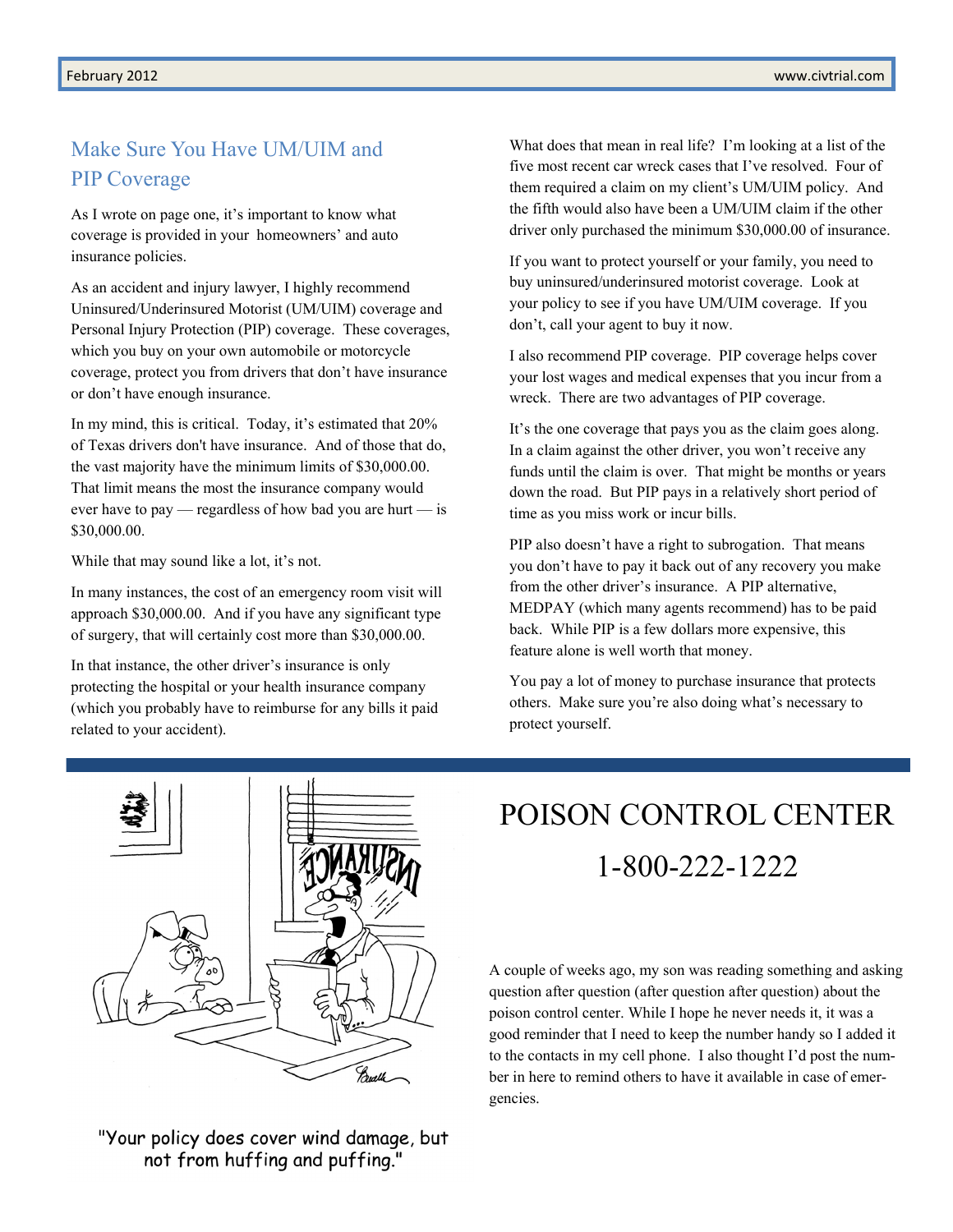### NOT HIRING A LAWYER—PENNY WISE, BUT POUND FOOLISH?

Recently, a family friend passed away, and he had a will that he prepared himself. The will was done well and was perfect almost. Unfortunately, the friend didn't have the will properly notarized. As a result, the beneficiaries ended up spending thousands of dollars in legal fees that could have been saved had the will been finished properly.

Local attorney David Valenti, a friend of mine, specializes in helping small and medium sized businesses with their contract needs. Dave tells of the story (which he keeps anonymous) of the client who came to him asking that Dave help the client enforce an agreement not to compete that a former employee was violating. Unfortunately, when reading the contract, Dave had to inform the client that the contract, which the client had written himself, didn't contain such an agreement. It was an expensive lesson for the client.

These types of situations arise all the time and in all practice areas. People think they can act as their own lawyers and draft their own agreements or try to resolve their own disputes. And in many instances, that unwillingness to see an attorney up front costs the potential client significant sums of money later.

Don't take these gambles in your life or with your business. Make the investment up front to make sure that you are getting things done right. If you don't know a lawyer, feel free to call me, and I'll be happy to give you names of attorneys who I think are qualified. And if you need a lawyer for your business, call Dave (you can find him on his website at www.corpgeneralcounsel.com) and he'll be glad to help.

## SEEDLING FOUNDATION

I've written about it before, but I want to again encourage as many people as possible to consider volunteering with the Seedling Foundation.

The Seedling Foundation is a local non-profit that matches up mentors with students who have parents or care-givers in prison.

My wife and I have been involved with the Seedling Foundation for about six years now, and it's been a very rewarding experience for each of us. I've now convinced my brother to do it, and he enjoys it as well.

Mentors meet with their mentees once a week during the student's lunch hour. As a mentor, you can engage in any number of activities. Most of my time is spent reading, playing catch, shooting baskets, or playing iPhone games. Because the kids' lunches are so short, it's basically a one hour commitment (including travel) per week.

The organization is now accepting applications for mentors for Fall 2012. If you think you have a few minutes to spare, please consider the Seedling Foundation.



#### WWW.SEEDLINGFOUNDATION.NET